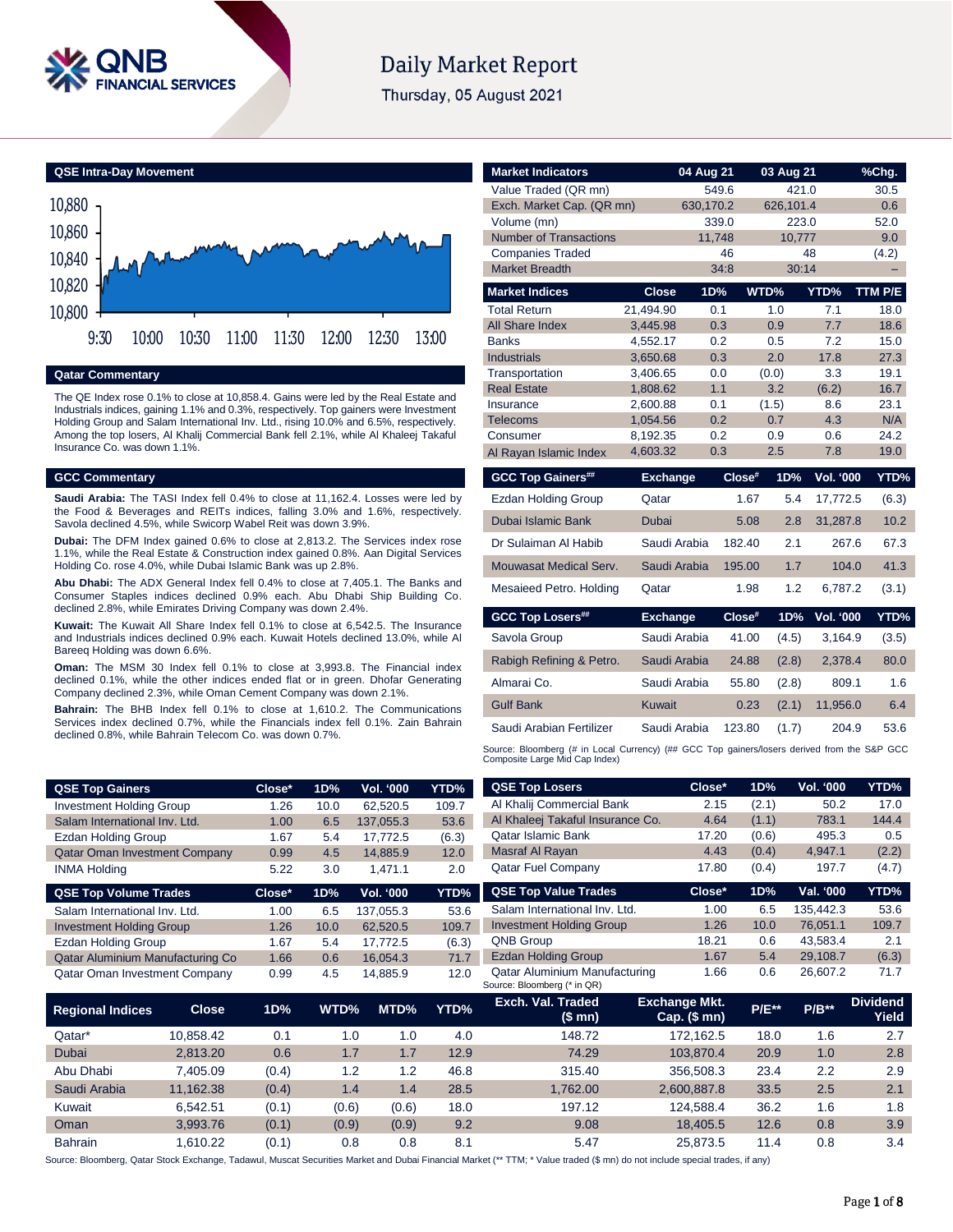#### **Qatar Market Commentary**

- The QE Index rose 0.1% to close at 10,858.4. The Real Estate and Industrials indices led the gains. The index rose on the back of buying support from GCC and foreign shareholders despite selling pressure from Qatari and Arab shareholders.
- Investment Holding Group and Salam International Inv. Ltd. were the top gainers, rising 10.0% and 6.5%, respectively. Among the top losers, Al Khalij Commercial Bank fell 2.1%, while Al Khaleej Takaful Insurance Co. was down 1.1%.
- Volume of shares traded on Wednesday rose by 52% to 339mn from 223mn on Tuesday. Further, as compared to the 30-day moving average of 128.5mn, volume for the day was 163.7% higher. Salam International Inv. Ltd. and Investment Holding Group were the most active stocks, contributing 40.4% and 18.4% to the total volume, respectively.

| <b>Overall Activity</b>        | Buy $\%^*$ | Sell %*  | Net (QR)         |
|--------------------------------|------------|----------|------------------|
| Qatari Individuals             | 56.94%     | 52.20%   | 26,058,046.6     |
| <b>Qatari Institutions</b>     | 7.32%      | 15.67%   | (45,920,609.9)   |
| Qatari                         | 64.26%     | 67.87%   | (19,862,563.3)   |
| <b>GCC Individuals</b>         | 0.95%      | 1.12%    | (957, 457.6)     |
| <b>GCC</b> Institutions        | 2.91%      | 0.14%    | 15,210,517.0     |
| <b>GCC</b>                     | 3.86%      | 1.27%    | 14,253,059.4     |
| Arab Individuals               | 17.14%     | 19.55%   | (13,233,978.8)   |
| <b>Arab Institutions</b>       | $0.00\%$   | $0.00\%$ |                  |
| Arab                           | 17.14%     | 19.55%   | (13, 233, 978.8) |
| <b>Foreigners Individuals</b>  | 4.18%      | 4.08%    | 563,886.3        |
| <b>Foreigners Institutions</b> | 10.56%     | 7.24%    | 18,279,596.4     |
| <b>Foreigners</b>              | 14.75%     | 11.32%   | 18,843,482.7     |

Source: Qatar Stock Exchange (\*as a % of traded value)

# **Earnings Releases, Global Economic Data and Earnings Calendar**

#### **Earnings Releases**

| Company                                  | <b>Market</b>  | <b>Currency</b> | Revenue (mn)<br>2Q2021 | % Change<br>YoY | <b>Operating Profit</b><br>(mn) 2Q2021 | % Change<br>YoY | <b>Net Profit</b><br>(mn) 2Q2021 | $\%$<br><b>Change</b><br>YoY |
|------------------------------------------|----------------|-----------------|------------------------|-----------------|----------------------------------------|-----------------|----------------------------------|------------------------------|
| Saudi Industrial Investment<br>Group     | Saudi Arabia   | <b>SR</b>       | 2,456.0                | 74.6%           | 1,057.0                                | N/A             | 505.0                            | N/A                          |
| Saudi Arabian Mining Co.                 | Saudi Arabia   | <b>SR</b>       | 6,101.5                | 51.9%           | 1,612.1                                | N/A             | 1,104.5                          | N/A                          |
| National Petrochemical Co.               | Saudi Arabia   | <b>SR</b>       | 2,456.0                | 74.6%           | 841.0                                  | N/A             | 603.0                            | N/A                          |
| Eastern Province Cement Co.              | Saudi Arabia   | <b>SR</b>       | 212.0                  | 45.2%           | 64.0                                   | 106.5%          | 62.0                             | 106.7%                       |
| Northern Region Cement Co.               | Saudi Arabia   | <b>SR</b>       | 145.3                  | 10.1%           | 26.6                                   | 10.2%           | 21.0                             | 49.8%                        |
| Al Jouf Agricultural<br>Development Co.  | Saudi Arabia   | <b>SR</b>       | 55.7                   | $-22.6%$        | 4.4                                    | $-78.0%$        | 3.4                              | $-71.0%$                     |
| National Agricultural<br>Development Co. | Saudi Arabia   | <b>SR</b>       | 537.2                  | $-11.6%$        | (7.0)                                  | N/A             | (17.4)                           | N/A                          |
| Savola Group                             | Saudi Arabia   | <b>SR</b>       | 5,901.0                | $-1.8%$         | 414.3                                  | $-29.1%$        | 200.0                            | $-51.2%$                     |
| United Electronics Co.                   | Saudi Arabia   | <b>SR</b>       | 1,328.8                | $-14.3%$        | 108.1                                  | $-4.3%$         | 100.5                            | 11.2%                        |
| Najran Cement Co.                        | Saudi Arabia   | <b>SR</b>       | 131.6                  | 8.3%            | 35.1                                   | $-13.2%$        | 32.7                             | $-0.8%$                      |
| Ras Al Khaimah Cement Co.                | Abu Dhabi      | <b>AED</b>      | 29.7                   | $-17.6%$        | -                                      |                 | (3.5)                            | N/A                          |
| Al Mazaya Holding Company                | Dubai          | <b>KD</b>       | 3.6                    | $-62.4%$        | 1.3                                    | 95.0%           | 0.0                              | N/A                          |
| Takaful International Company            | <b>Bahrain</b> | <b>BHD</b>      | 15.0                   | 9.9%            | -                                      |                 | 0.7                              | 34.8%                        |
| Bahrain Car Parks Company                | <b>Bahrain</b> | <b>BHD</b>      | 0.4                    | 25.2%           | 0.1                                    | $-25.6%$        | 0.2                              | $-40.5%$                     |
| <b>Bahrain Family Leisure</b>            | <b>Bahrain</b> | <b>BHD</b>      | 0.1                    | 216.1%          | -                                      |                 | (0.7)                            | N/A                          |

Source: Company data, DFM, ADX, MSM, TASI, BHB.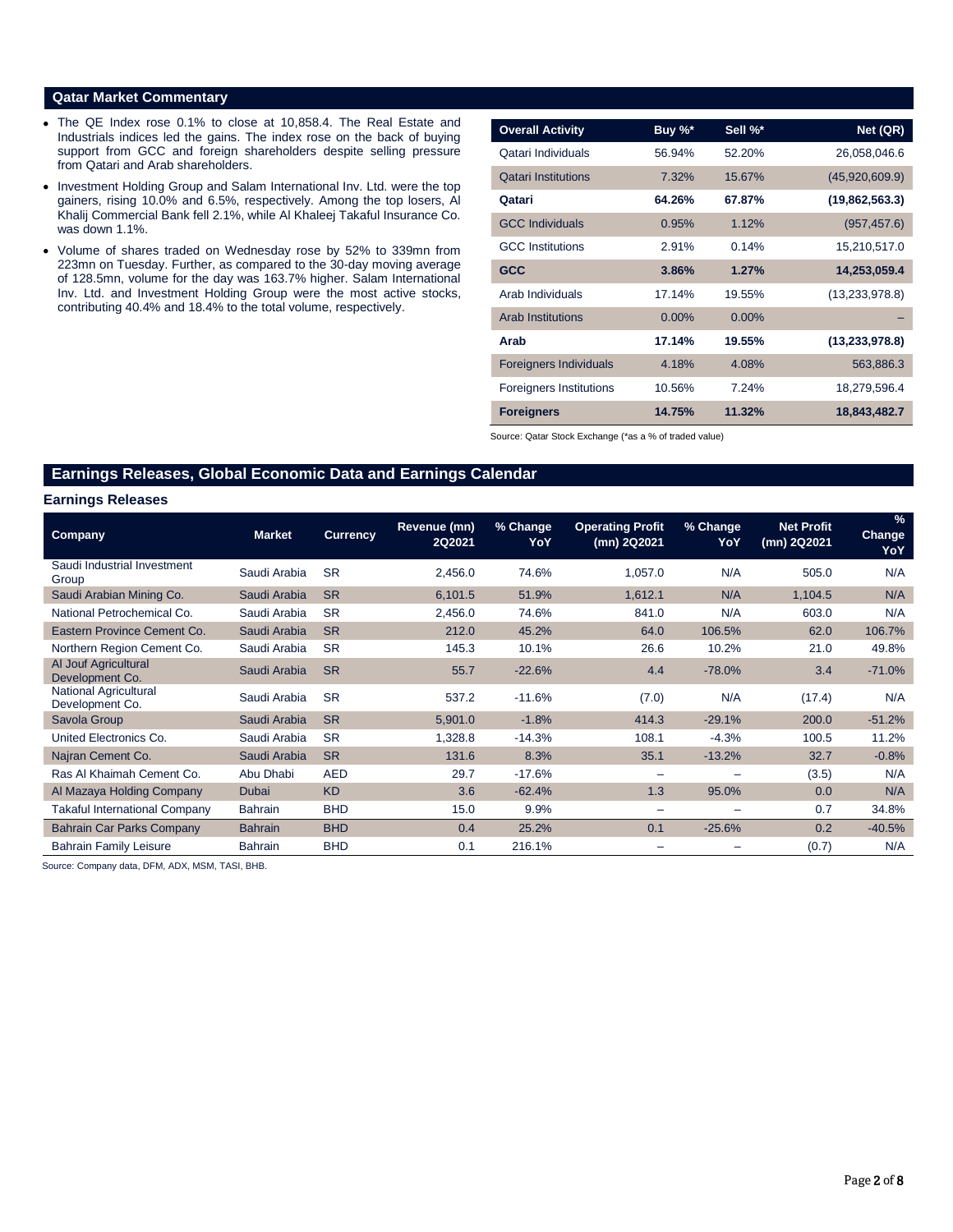# **Global Economic Data**

| <b>Date</b> | <b>Market</b> | <b>Source</b>                   | <b>Indicator</b>                   | Period | <b>Actual</b> | <b>Consensus</b> | <b>Previous</b> |
|-------------|---------------|---------------------------------|------------------------------------|--------|---------------|------------------|-----------------|
| 04-08       | US            | Mortgage Bankers Association    | <b>MBA Mortgage Applications</b>   | 30-Jul | $-1.70%$      | -                | 7.00%           |
| 04-08       | <b>US</b>     | <b>Markit</b>                   | <b>Markit US Services PMI</b>      | Jul    | 59.9          | 59.8             | 59.8            |
| 04-08       | US            | Markit                          | Markit US Composite PMI            | Jul    | 59.9          | -                | 59.7            |
| 04-08       | <b>US</b>     | Institute for Supply Management | <b>ISM Services Index</b>          | Jul    | 64.1          | 60.5             | 60.1            |
| 04-08       | UK            | Markit                          | Markit/CIPS UK Services PMI        | Jul    | 59.6          | 57.8             | 57.8            |
| 04-08       | <b>UK</b>     | <b>Markit</b>                   | Markit/CIPS UK Composite PMI       | Jul    | 59.2          | 57.7             | 57.7            |
| 04-08       | EU            | <b>Markit</b>                   | Markit Eurozone Services PMI       | Jul    | 59.8          | 60.4             | 60.4            |
| 04-08       | <b>EU</b>     | <b>Markit</b>                   | Markit Eurozone Composite PMI      | Jul    | 60.2          | 60.6             | 60.6            |
| 04-08       | Germany       | Markit                          | <b>Markit Germany Services PMI</b> | Jul    | 61.8          | 62.2             | 62.2            |
| 04-08       | Germany       | Markit                          | Markit/BME Germany Composite PMI   | Jul    | 62.4          | 62.5             | 62.5            |
| 04-08       | France        | Markit                          | <b>Markit France Services PMI</b>  | Jul    | 56.8          | 57               | 57              |
| 04-08       | France        | <b>Markit</b>                   | <b>Markit France Composite PMI</b> | Jul    | 56.6          | 56.8             | 56.8            |
| 04-08       | Japan         | Markit                          | Jibun Bank Japan PMI Services      | Jul    | 47.4          | -                | 46.4            |
| 04-08       | Japan         | <b>Markit</b>                   | Jibun Bank Japan PMI Composite     | Jul    | 48.8          | -                | 47.7            |
| 04-08       | China         | Markit                          | Caixin China PMI Composite         | Jul    | 53.1          | -                | 50.6            |
| 04-08       | China         | <b>Markit</b>                   | <b>Caixin China PMI Services</b>   | Jul    | 54.9          | 50.5             | 50.3            |
| 04-08       | India         | Markit                          | Markit India PMI Services          | Jul    | 45.4          | -                | 41.2            |
| 04-08       | India         | <b>Markit</b>                   | Markit India PMI Composite         | Jul    | 49.2          | -                | 43.1            |

Source: Bloomberg (s.a. = seasonally adjusted; n.s.a. = non-seasonally adjusted; w.d.a. = working day adjusted)

# **Earnings Calendar**

| <b>Tickers</b> | <b>Company Name</b>                           | Date of reporting 2Q2021 results | No. of days remaining | <b>Status</b> |
|----------------|-----------------------------------------------|----------------------------------|-----------------------|---------------|
| QAMC           | Qatar Aluminum Manufacturing Company          | 5-Aug-21                         | 0                     | Due           |
| <b>GISS</b>    | <b>Gulf International Services</b>            | 5-Aug-21                         | $\overline{0}$        | <b>Due</b>    |
| <b>MPHC</b>    | Mesaieed Petrochemical Holding Company        | 5-Aug-21                         | $\mathbf 0$           | Due           |
| <b>IQCD</b>    | <b>Industries Qatar</b>                       | 5-Aug-21                         | $\overline{0}$        | <b>Due</b>    |
| QATI           | Qatar Insurance Company                       | 8-Aug-21                         | 3                     | Due           |
| <b>IHGS</b>    | <b>INMA Holding Group</b>                     | 8-Aug-21                         | 3                     | <b>Due</b>    |
| <b>DBIS</b>    | Dlala Brokerage & Investment Holding Company  | 9-Aug-21                         | 4                     | Due           |
| <b>QISI</b>    | Qatar Islamic Insurance Group                 | 9-Aug-21                         | $\overline{4}$        | <b>Due</b>    |
| QGRI           | Qatar General Insurance & Reinsurance Company | 10-Aug-21                        | 5                     | Due           |
| <b>AHCS</b>    | <b>Aamal Company</b>                          | 10-Aug-21                        | 5                     | Due           |
| <b>IGRD</b>    | <b>Investment Holding Group</b>               | 10-Aug-21                        | 5                     | Due           |
| <b>QFBQ</b>    | <b>Qatar First Bank</b>                       | 11-Aug-21                        | 6                     | Due           |
| <b>MRDS</b>    | Mazaya Qatar Real Estate Development          | 11-Aug-21                        | 6                     | Due           |
| <b>MCCS</b>    | <b>Mannai Corporation</b>                     | 11-Aug-21                        | 6                     | <b>Due</b>    |
| <b>BLDN</b>    | Baladna                                       | 11-Aug-21                        | 6                     | Due           |
| QOIS           | <b>Qatar Oman Investment Company</b>          | 11-Aug-21                        | 6                     | <b>Due</b>    |
| <b>MERS</b>    | Al Meera Consumer Goods Company               | 11-Aug-21                        | 6                     | Due           |
| <b>ERES</b>    | <b>Ezdan Holding Group</b>                    | 12-Aug-21                        | $\overline{7}$        | Due           |
| QGMD           | Qatari German Company for Medical Devices     | 12-Aug-21                        | 7                     | Due           |
| <b>ZHCD</b>    | <b>Zad Holding Company</b>                    | 12-Aug-21                        | $\overline{7}$        | <b>Due</b>    |

Source: QSE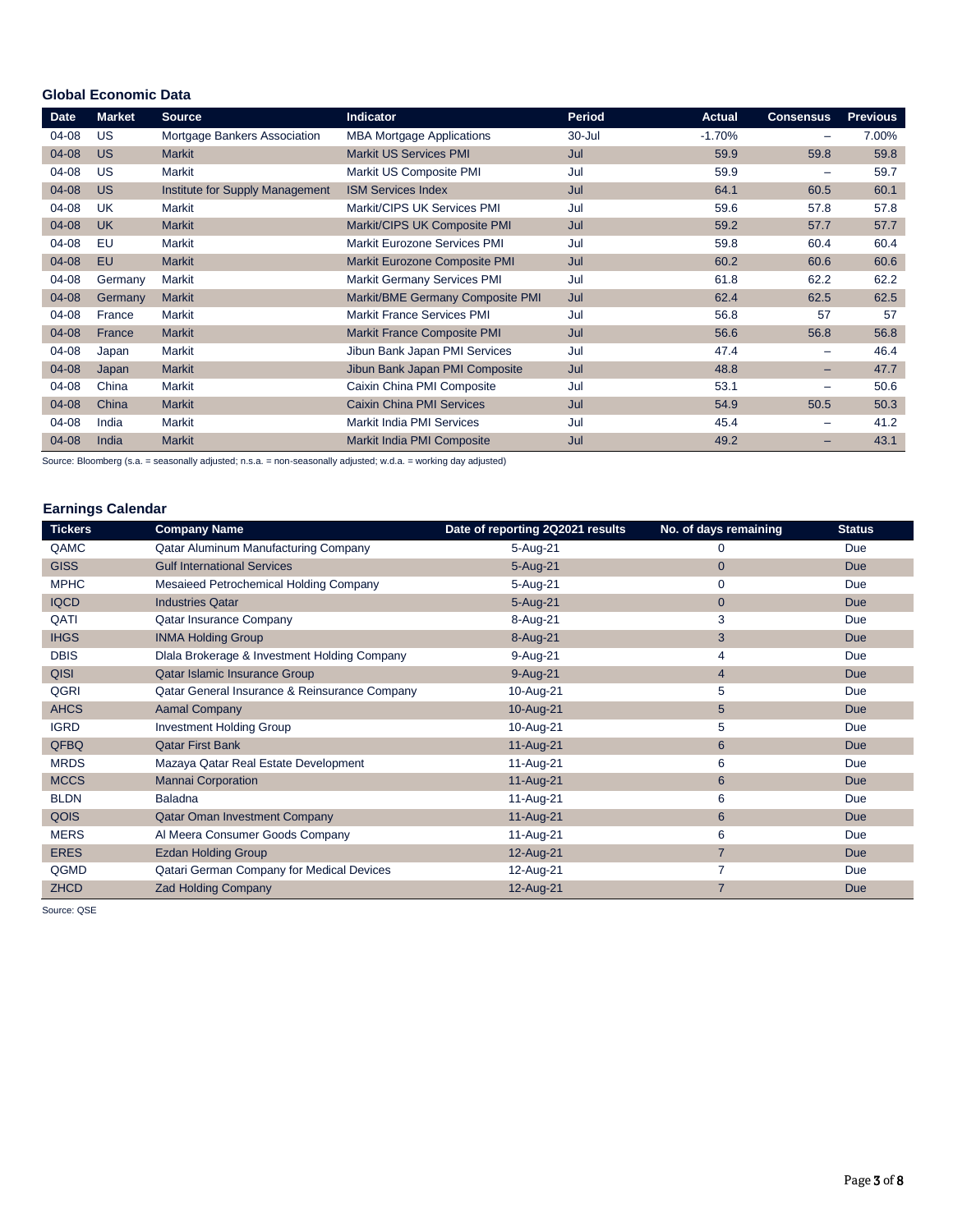## **News**

- **Qatar**
- **DOHI's net profit declines 3.8% YoY and 30.5% QoQ in 2Q2021 –** Doha Insurance Group's (DOHI) net profit declined 3.8% YoY (-30.5% QoQ) to QR16.6mn in 2Q2021.The company's Net Premiums came in at QR131.4mn in 2Q2021, which represents an increase of 36.1% YoY (+4.7% QoQ). EPS remained flat YoY at QR0.03 in 2Q2021. (QSE)
- **AKHI posts net profit of QR11.2mn in 2Q2021 –** Al Khaleej Takaful Insurance Company's (AKHI) net profit rose 114.3% YoY (but declined 48.7% on QoQ basis) to QR11.2mn in 2Q2021.The company's Total investment and other income came in at QR19.1mn in 2Q2021, which represents an increase of 39.7% YoY. However, on QoQ basis Total investment and other income fell 37.0%. EPS amounted to QR0.044 in 2Q2021 as compared to QR0.020 in 2Q2020 and QR0.086 in 1Q2021. (QSE)
- **SIIS's bottom line rises to QR20.9mn in 2Q2021 –** Salam International Investment Limited (SIIS) reported net profit of QR20.9mn in 2Q2021 as compared to net loss of QR56.3mn in 2Q2020 and net profit of QR11.5mn in 1Q2021. The company's Revenue from contracts with customers came in at QR362.1mn in 2Q2021, which represents an increase of 54.5% YoY. However, on QoQ basis Revenue from contracts with customers fell 1.4%. The earnings per share amounted to QR0.028 in 6M2021 as compared to loss per share of QR0.075 in 6M2020. (QSE)
- **AKHI to hold its investors relation conference call on August 11 –** Alkhaleej Takaful Insurance (AKHI) will hold the conference call with the Investors to discuss the financial results for the Semi-Annual 2021 on August 11, 2021 at 11:00am , Doha Time. (QSE)
- **QATI to hold its investors relation conference call on August 09 –** Qatar Insurance (QATI) will hold the conference call with the Investors to discuss the financial results for the Semi-Annual 2021 on August 09, 2021 at 01:00pm, Doha Time. (QSE)
- **ERES to disclose its Semi-Annual financial results on August 12 –** Ezdan Holding Group (ERES) will disclose its financial statement for the period ending June 30, 2021 on August 12, 2021. (QSE)
- **ERES to hold its investors relation conference call on August 15 –** Ezdan Holding Group (ERES) will hold the conference call with the Investors to discuss the financial results for the Semi-Annual 2021 on August 15, 2021 at 02:00pm, Doha Time. (QSE)
- **Nakilat ties up with DNV to enhance vessel software –** Qatar Gas Transport Company Limited (QGTS, Nakilat), a global leader in energy transportation, Classification Society DNV and a group of leading yards and system suppliers have teamed up on a joint development project (JDP) to elevate software reliability and maintenance during operations. The JDP, which was initiated in 2020 by Nakilat, has resulted in the launch of a new DNV Recommended Practice (DNV-RP-0582), published in June 2021. Today, critical vessel functions rely heavily on computerized software-based systems that are becoming more complex, automated and integrated. Software failures or reliability issues can now result in significant safety risks, as well as lost revenue due to off-hire days. To help address these risks, DNV and Nakilat brought together shipyards with system suppliers – ABB, Honeywell, Kongsberg and Wartsila+ Hudong-Zhonghua, to contribute to the development of the RP. (Qatar Tribune, Gulf-Times.com)
- **QCB: Non-resident deposits in banks outpace total deposits –** The non-resident deposits in Doha's commercial

lenders were seen considerably outpacing the total deposits in the banking system in June this year, according to the Qatar Central Bank (QCB) data. The non-resident deposits with the domestic Islamic banks grew faster than the total non-resident deposits in the country's commercial lenders, said the central bank's latest monthly data. The non-resident deposits in the commercial banks witnessed a 28.67% YoY increase to QR271.72bn, which constituted about 16% of the total liabilities in the review period. The total deposits in Qatar's commercial banks were seen expanding 8.64% YoY to QR960.68bn in June this year. In the case of resident deposits, it was up 2.36% YoY to QR688.91bn or more than 38% of the total liabilities of the commercial banks in June this year. The non-resident deposits within the Qatari banks soared 28.65% YoY to QR270.49bn and those within foreign banks by 33.7% to QR1.23bn in June this year. Within the domestic lenders, non-resident deposits with the traditional banks expanded 19.84% YoY to QR219.52bn and those with the Islamic banks substantially shot up 88.29% to QR50.97bn in the review period. (Gulf-Times.com)

- **FocusEconomics: Qatar's GDP per capita forecast at \$60,898 in 2021 –** Qatar's GDP per capita has been forecast at \$60,898 this year and may exceed \$70,000 by 2025, researcher FocusEconomics has said in a report. Next year, it has been forecast at \$63,978 and \$65,470 in 2023 and \$67,764 in 2024. The country's GDP, FocusEconomics said will exceed \$171bn this year, \$180bn (2022), \$185bn (2023), \$192bn (2024) and \$199bn (2025). Qatar may see its merchandise trade balance at \$41bn this year, \$41.3bn (2022), \$42.3bn (2023), \$45bn (2024) and \$49.4bn (2025). FocusEconomics forecasts Qatar's current account balance (as a percentage of GDP) will scale up to 7.3 in 2025 from 5.3 this year. Next year, it will be 5.2 and 4.8 (2023) and 6.0 (2024). Fiscal balance (as a percentage of GDP) will be 1.6 this year, 2.6 (2022), 2.3 (2023) and 2.1 (2024). The country's public debt (as a percentage of GDP) will fall to 55.4 in 2025 from 65.8 this year. Next year, it will be 61.5, 60 (2023) and 57.7 in 2024. Qatar's inflation has been forecast at 1.4 this year and 2.3 (2022), 1.7 (2023), 1.7 (2024) and 1.8 (2025). FocusEconomics noted the country's economy shrank 2.5% YoY in 1Q, a milder contraction than in 4Q, with the declines in both the energy and non-energy sectors moderating. (Gulf-Time.com)
- **Cabinet further eases COVID-19 restrictions under Phase 3 plan –** The Cabinet has further eased some of the restrictions under the Phase 3 plan of gradually lifting the COVID-19 curbs. The Cabinet, chaired by Prime Minister and Minister of Interior HE Sheikh Khalid bin Khalifa bin Abdulaziz Al Thani, took the decision on Wednesday after reviewing the report of the Supreme Committee for Crisis Management regarding the plan to gradually lift the restrictions. The decisions will come into force from August 6. As per the Cabinet decision, a maximum of 80% of employees in both the government and the private sector will be allowed to work from the office, with the rest working remotely or upon request depending on the circumstances. The exceptions are the military, security and health sectors. Meetings for employees and workers will be held with the attendance of no more than 15 people. Others can only attend the meeting remotely using modern technological means. (Qatar Tribune)
- **FIFA appoints Black Arrow as Qatari Cultural Gifts and Novelties licensee –** Football's world governing body FIFA has awarded the "Qatari Cultural Gifts and Novelties" license to Doha-based Black Arrow Gifts and Novelties Division to design, produce, and retail the official licensed products of the FIFA World Cup Qatar 2022. Black Arrow, a reputed Qatari company, has already assembled a creative and experienced team of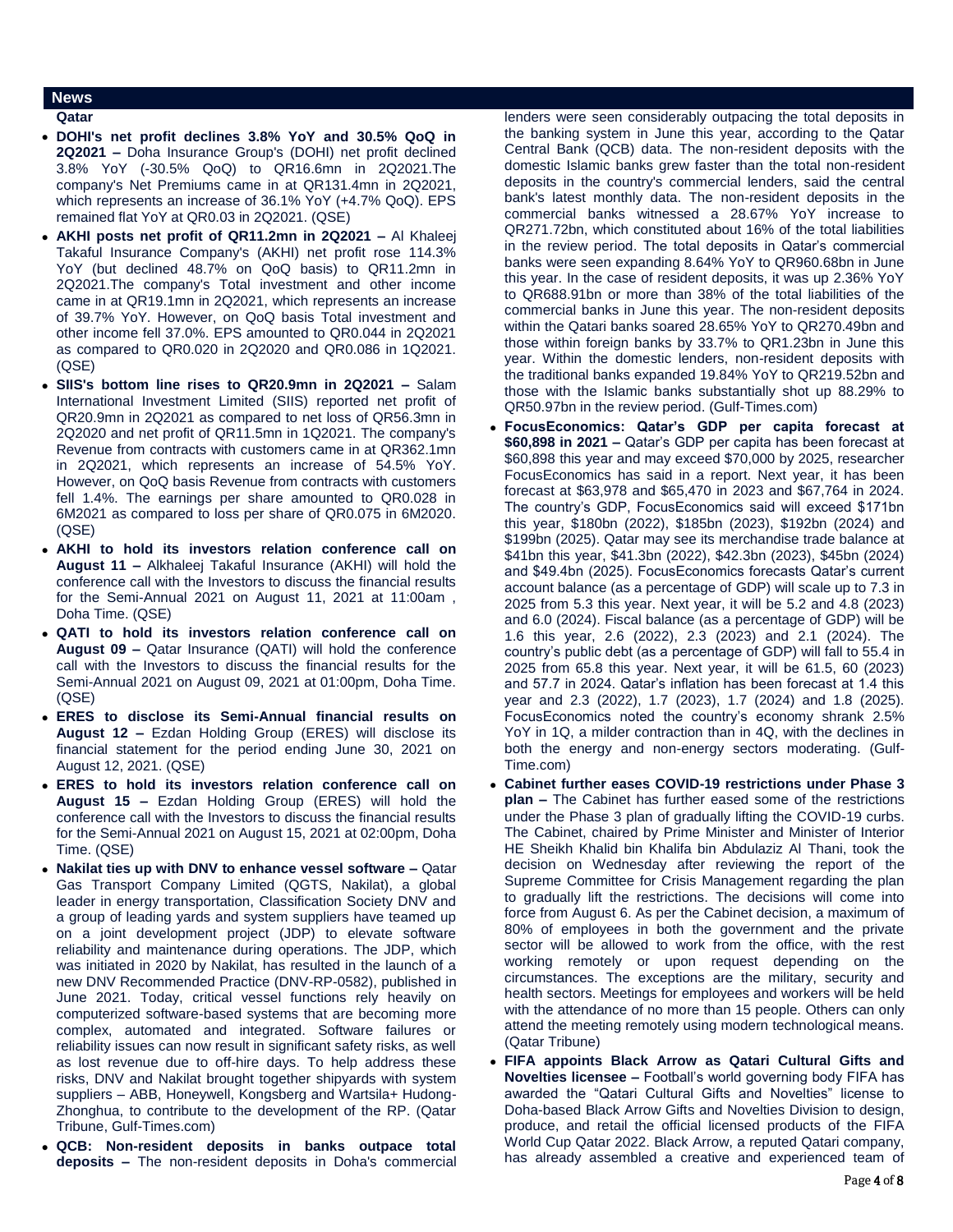experts globally reputed for their quality gifts to develop a culturally inspired range of products, featuring more than 270 different SKUs of merchandise in different categories from traditional home accessories, gifting, fashion accessories, costume jewellery, Games & Cheer Gear bearing the FIFA World Cup Qatar 2022 design and branding. In addition, the licensee will be offering a range of collections available via multiple distribution channels, from mass markets to mid-tier department stores as well as corporate and high-end outlets. (Qatar Tribune)

### **International**

- **US services sector growth accelerates despite supply constraints –** A measure of US services industry activity jumped to a record high in July, boosted by the shift in spending to services from goods, but businesses continued to pay higher prices for inputs because of supply constraints. The Institute for Supply Management survey on Wednesday also showed a rebound in a gauge of services industry employment last month. That eased worries of a sharp slowdown in job growth, which had been stoked by the ADP Employment Report showing the smallest gain in private payrolls in five months in July. The bounce back in the ISM services employment index followed a similar reading for the manufacturing sector. The economy is pushing ahead after fully recovering in the second quarter the sharp loss in output suffered during the very brief COVID-19 pandemic recession. The Institute for Supply Management said its non-manufacturing activity index raced to 64.1 last month, the highest reading since the series started in 2008, from 60.1 in June. A reading above 50 indicates growth in the services sector, which accounts for more than two-thirds of US economic activity. Economists polled by Reuters had forecast the index climbing to 60.5. All services industries reported growth, with anecdotes of pent-up demand as "companies begin to fully reopen and remote workers return to offices." Demand is rotating back to services as nearly half of the population has been fully vaccinated against COVID-19, allowing people to travel, frequent restaurants, visit casinos and attend sporting events among services-related activities that were curbed early in the pandemic in favor of goods. (Reuters)
- **Yellen says monthly US inflation rates should subside by end-2021 –** US Treasury Secretary Janet Yellen said on Wednesday she anticipates that monthly inflation rates will subside by the end of 2021, even as year-over-year inflation readings stay elevated due to lingering comparison effects from the coronavirus pandemic. Yellen, speaking to reporters after a tour of a social services agency in Atlanta, repeated her view that currently high inflation is a transitory effect from supply bottlenecks and shifts in spending demand caused by the pandemic and recovery. "Even if monthly (inflation) rates come down, we'll see somewhat elevated year-over-year rates for some time. But my expectation is that by the end of the year, that monthly rates will come down to a pace consistent with the Fed's interpretation of price stability," Yellen said. (Reuters)
- **Bank of England set to keep stimulus pumping despite inflation rebound –** The Bank of England (BoE) is expected to keep its huge support for Britain's economy running at full speed on Thursday, despite a strong recovery from its pandemic slump and a jump in inflation. However, the central bank might also start to lay out its plan for how it will eventually reverse its stimulus. With more than 70% of adults in Britain now fully vaccinated against COVID-19 and most social-distancing rules lifted, Britain's economy has recouped much of its 10% crash of 2020 and is on course to match the United States and grow at the fastest pace among big rich nations this year. Inflation jumped to 2.5% in June and the BoE will say in a new set of forecasts that it is on course to rise even further about its 2%

target in the months ahead. But economists polled by Reuters expect the BoE will keep its benchmark interest rate at its alltime low of 0.1% and leave its bond-buying program on course to reach its 895bn-Pound (\$1.24tn) target size by the end of this year. Two policymakers have said the time is approaching for the removal of some of the BoE's stimulus, echoing calls by some members of the US Federal Reserve which is facing an even sharper rise in inflation. But most of the BoE's other ratesetters have said the acceleration in price growth is likely to prove transitory as economies around the world kick back into life. The bigger risks, they say, are that unemployment rises more sharply than expected as finance minister Rishi Sunak's jobs subsidies are phased out by the end of September, and that the recovery buckles due to the spread of the Delta variant of the coronavirus. But with British gross domestic product likely to return to its pre-pandemic size by the end of this year or early in 2022, the BoE wants to start explaining how it will start to wean the economy off its unprecedented levels of support. (Reuters)

- **PMI data: UK private-sector growth slows to weakest since March –** British private-sector growth slowed sharply last month due to supply-chain bottlenecks and high worker absences prompted by COVID-19 isolation requirements, a closely watched survey indicated on Wednesday. Price pressures rose by the most since the survey began 25 years ago - a concern for the Bank of England as it finalizes new inflation forecasts due on Thursday. To date, the BoE has said higher inflation will be temporary. The IHS Markit/CIPS services Purchasing Managers' Index (PMI) sank to 59.6 in July, its lowest reading since March, from 62.4 in June. The broader composite PMI, which includes Tuesday's manufacturing PMI data, showed a similar drop, to 59.2 from 62.2. "More businesses are experiencing growth constraints from supply shortages of labor and materials, while on the demand side we've already seen the peak phase of pentup consumer spending," said IHS Markit's economics director, Tim Moore. July's final PMI readings were well above preliminary "flash" data, however. IHS Markit said this reflected a boost to services businesses from the lifting of most remaining COVID-19 restrictions in England on July 19. Britain's economy is rebounding fast after suffering its biggest fall in output in more than 300 years in 2020, but most economists think the fastest growth probably came in the three months to June, when COVID rules eased most. (Reuters)
- **Eurozone business surged in July but price pressures and COVID weigh –** Eurozone business activity roared in July, expanding at its fastest pace in 15 years, as the lifting of more coronavirus restrictions and an accelerated vaccine drive injected life into the bloc's dominant service industry, a survey showed. But supply chain disruptions and labor shortages meant input prices surged at the fastest rate in over two decades and fears of further curbs to contain the more infectious Delta variant of COVID-19 dented optimism. IHS Markit's final composite Purchasing Managers' Index (PMI), seen as a good gauge of economic health, climbed to 60.2 last month from June's 59.5, its highest level since June 2006, well above the 50 mark separating growth from contraction, though slightly below a 60.6 "flash" estimate. With more of the services industry reopening, the sector's PMI index rose to its highest final reading since June 2006. Services activity in Germany, Europe's largest economy, expanded at a record pace. In France, the bloc's second biggest economy, growth remained elevated but dipped slightly more than originally thought. Italy's services sector grew in July at its fastest rate for 14 years and although Spain's growth was off June's highs it remained strong. (Reuters)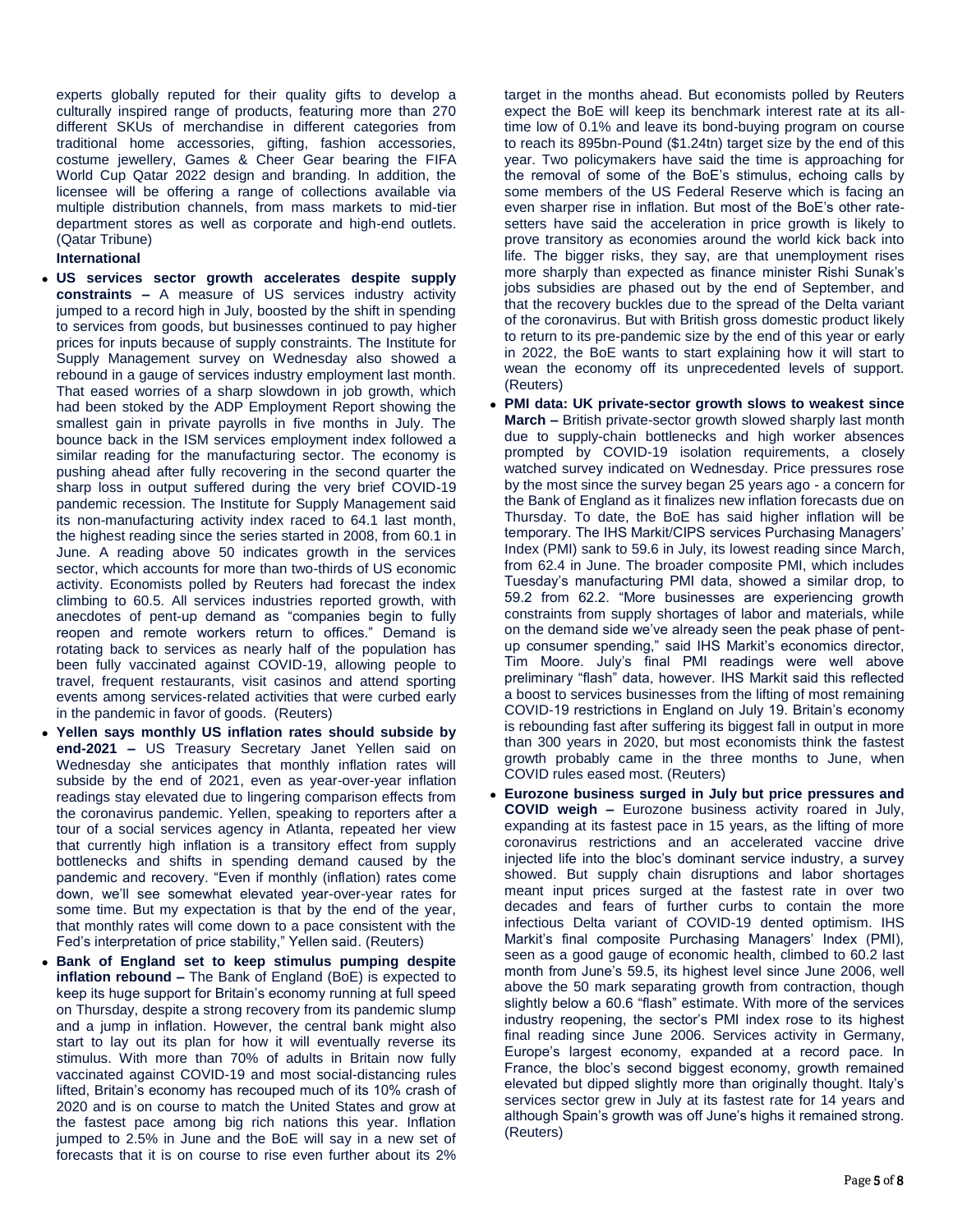- **Chinese firms seek LNG cargoes as demand remains strong –** Two Chinese firms are seeking liquefied natural gas (LNG) cargoes for delivery over August to November as summer demand in the southern region remains strong and as companies prepare to meet winter demand, industry sources said. China's Shenzhen Energy is seeking two cargoes for delivery into Yuedong over August 19 to 27 and October 30 to 31, in a tender that closes on August 5, the sources said. Beijing Gas is also seeking cargoes for delivery over September, October and November in a separate tender that closes on August 4, they added. Last week, Guangdong Energy bought two cargoes for delivery into Zhuhai and Shenzhen in September, they said. Demand for LNG from China has been strong despite a surge in spot prices as buyers are stockpiling ahead of winter to prevent being caught in a similar situation as earlier this year, when a shortfall in supply sent spot prices surging to a record high. Firm demand in southern China, where several regions are experiencing peak summer demand, is also boosting gas demand, the sources said. (Reuters)
- **IHS Markit: Brazilian PMIs show fastest service sector growth since 2013 –** Activity in Brazil's services sector expanded at its fastest pace in eight and a half years in July, a purchasing managers' survey showed on Wednesday, driven by a surge in domestic new business and record growth in orders from overseas. The rise in activity helped fuel the strongest employment growth in the sector in more than a decade, pointing to a solid second half of the year for Latin America's largest economy. IHS Markit's headline Brazil services purchasing managers index rose to 54.4 from 53.9 in June, the highest level since January 2013. That helped pull the composite PMI including manufacturing up to 55.2 from 54.6 in June, the highest since last October. A PMI reading above 50.0 signals expansion, and a reading below shows contraction. Services account for around 70% of all economic activity in Brazil. According to survey participants, the upturn stemmed from the easing of COVID-19 restrictions and optimism on vaccine progress. (Reuters)
- **Russia registers weekly deflation in week to August 2 –** Russia has registered weekly deflation for the second time this year, data for the week to August 2 showed, pointing to a possible decline in the inflationary pressure that prompted its central bank to sharply raise rates last month. Russia's consumer price index declined 0.06% in the week to Aug. 2, mostly driven by a fall in the price of vegetables, the federal statistics service Rosstat said. Inflation data is closely monitored by the market and the central bank, which last month raised its key interest rate by 100 basis points to 6.5%, its sharpest increase since 2014, in an effort to curb rising consumer prices. Inflation is a sensitive issue in Russia ahead of September parliamentary elections as it eats into incomes already dented by the COVID-19 crisis and the weak Rouble. Annual consumer inflation, the central bank's main area of responsibility, exceeded the 4% target in November and climbed to 6.5% in June, its highest since August 2016. Analysts polled by Reuters had on average expected annual inflation to accelerate to 6.6% in July. Rosstat will publish monthly inflation data on Thursday. So far this year, the consumer price index rose 4.53%, Rosstat said on Wednesday. The central bank expects inflation to end this year at 5.7-6.2%, before returning to 4.0-4.5% in 2022. (Reuters)

## **Regional**

 **GCC economies expected to grow 2.2% this year, says World Bank –** Economies of the GCC will likely grow at an aggregate 2.2% this year after a 4.8% contraction last year caused by the pandemic and lower oil prices, the World Bank said on Wednesday. "With recent progress made with the rollout of the COVID-19 vaccine globally and with the revival of production and trade worldwide, the prospects for an economic recovery are firmer now than at the end of last year," it said in a research report. "Although downside risks remain, the forecast stands for an aggregate GCC economic turnaround of 2.2% in 2021 and an annual average growth of 3.3% in 2022–23." (Reuters)

- **Aramco: Saudi Arabia raises Sept crude official selling prices for Asia –** Top oil exporter Saudi Arabia raised the September official selling prices (OSPs) for the flagship Arab light crude to \$3 a barrel above the Oman/Dubai average for Asia, the country's state oil producer Aramco said on Wednesday. Saudi Arabia set its Arab Light OSP to northwest Europe at a discount of \$1.70 a barrel against ICE Brent for September and its OSP to the United States was at a premium of \$1.35 a barrel over Argus Sour Crude Index (ASCI). (Reuters)
- **Saudi venture capital market grows by 65% –** The first half of 2021 saw a record-setting volume of investment in Saudi startups that reached SR630mn, signalling a growth of 65% compared with the same period last year. According to MAGNiTT Venture Capital (VC) Investment Report, although 2020 was a "positive year" for venture capital investment in the kingdom, 2021 has been witnessing higher capital inflows with the value of startup investments during the first six months of this year equaling around 94% of the total value of investment in Saudi emerging ventures during last year, an SPA report said. The report was sponsored by the Saudi Venture Capital Company (SVC) of the General Authority for Small and Medium Enterprises 'Monshaat'. (Zawya)
- **Saudi Wealth Fund is said to hire Ex-HSBC executive as director –** Saudi Arabia's wealth fund appointed Omar Jahidi as its director of investments in the Middle East and North Africa, according to people familiar with the matter, the latest in a string of appointments to help expand its reach. Jahidi, previously the director for investment banking advisory at HSBC Holdings Plc in Saudi Arabia, will be joining the Public Investment Fund in the coming weeks, the people said, asking not to be identified because the appointment hasn't been made public. He will report to Eyas AlDossari, head of investment advisory within the MENA investments division, who was formerly in charge of investment banking for Saudi Arabia at Goldman Sachs Group Inc. and also worked at HSBC. (Bloomberg)
- **Saudi Aramco cuts crude oil OSPS from Sidi Kerir for September –** Saudi Aramco lowered Sept. official selling prices for grades from the Egyptian port of Sidi Kerir by between 65c and 95c/bbl, according to a list seen by Bloomberg News. Arab Light OSP set at \$1.10/bbl discount to ICE Brent, compared with a 15c/bbl discount for August. Arab Extra Light set at -10c/bbl vs +75c/bbl. Arab Medium set at -\$1.80 vs -95c/bbl. Arab Heavy at -\$2.50 vs -\$1.85/bbl. Prices of all four grades from Sidi Kerir are 60c more than those shipped from Ras Tanura in the Persian Gulf for customers in Mediterranean; they were 65c higher in August's price list. (Bloomberg)
- **Saudi Arabia's Tanmiah Food Company plans capacity expansion –** Tanmiah Food Company, a leader in the manufacturing and distribution of food and agricultural products, has aggressive expansion plans to invest over SR700mn between 2021 and 2023 to increase its poultry capacity. According to Al Rajhi Capital Research, this provides strong revenue visibility in medium to longer term as the company operates in a defensive sector with increasing growth opportunities led by young demographics, eating out culture and increasing number of regional and international QSRs (quick service restaurants) in the kingdom. "We like Tanmiah as the company has strong return metrics with sufficient reinvestment opportunities at such higher ROCE. We initiate coverage on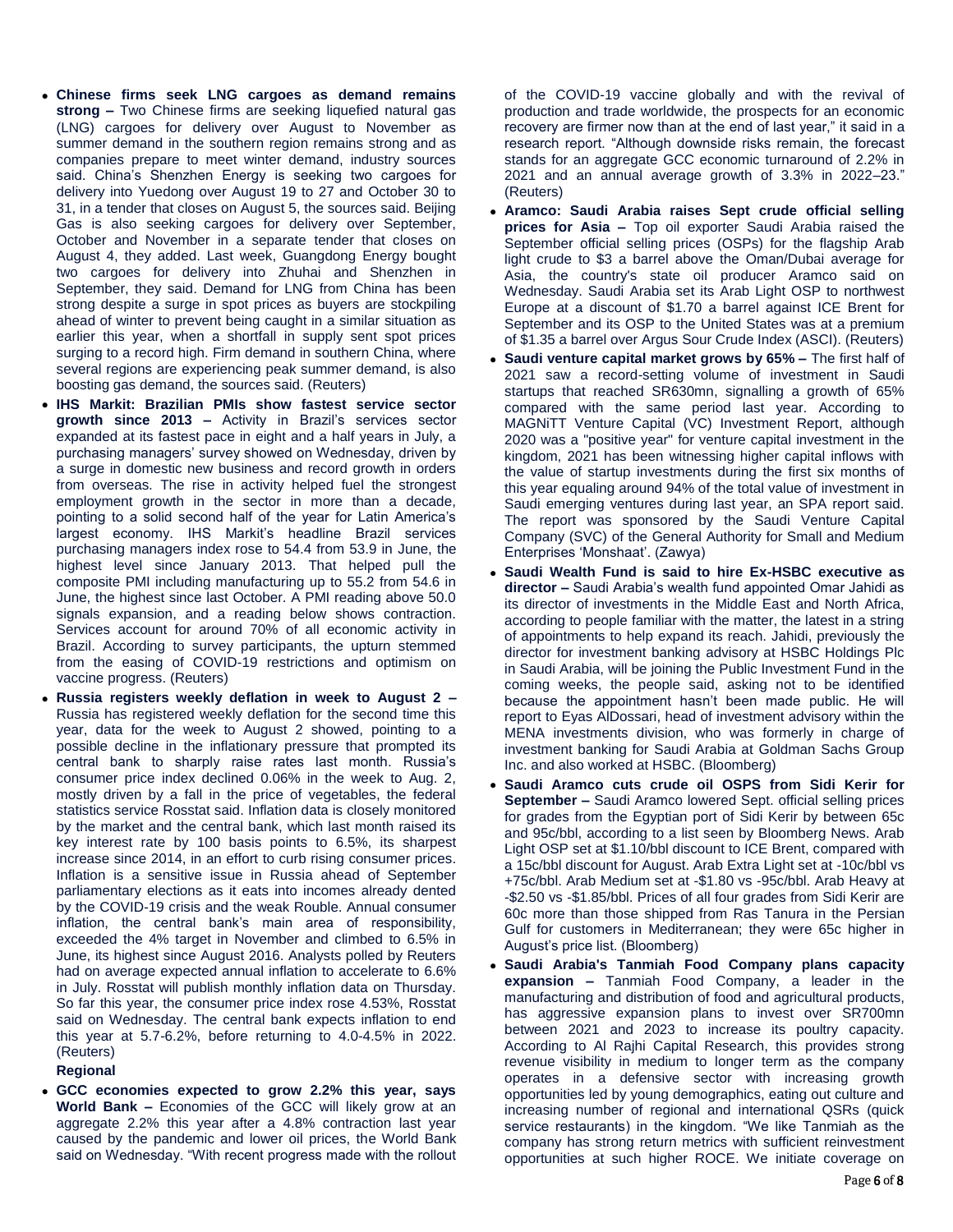Tanmiah foods with a trading price of SR87/share," Al Rajhi said. (Zawya)

- **Saudi airports log 66.5% drop in international flights in 2020 –** The number of international passenger flights from Saudi airports dropped 66.5% in 2020 compared to the previous year, according to the latest data of the General Authority of Civil Aviation (GACA). The GACA figures of 2019 and 2020 showed that the number of international flights in 2019 reached 159,795, while this number decreased to 53,537 flights in 2020, reported Saudi Gazette. Similar was the case with domestic flights during the period. The number of domestic flights fell by 46.6%, reaching 120,395 flights in 2020 against 225,721 flights in 2019. (Zawya)
- **SABB's reports net profit of SR919mn in 2Q2021 –** The Saudi British Bank (SABB) recorded net profit of SR919mn in 2Q2021. Total operating profit fell 14.8% YoY to SR1,976mn in 2Q2021. Total income from special commissions/investments fell 19.3% YoY to SR1,644mn in 2Q2021. Total assets stood at SR272.9bn at the end of June 30, 2021 as compared to SR267.0bn at the end of June 30, 2020. Loans and advances stood at SR161.4bn (+5.6% YoY), while Client's deposits stood at SR186.8bn (-0.8% YoY) at the end of June 30, 2021. EPS came in at SR0.92 in 6M2021 as compared to loss per share of SR2.87 in 6M2020. (Tadawul)
- **ARNB's net profit falls 2.7% YoY to SR473mn in 2Q2021 –** Arab National Bank (ARNB) recorded net profit of SR473mn in 2Q2021, registering decrease of 2.7% YoY. Total operating profit fell 6.1% YoY to SR1,381mn in 2Q2021. Total income from special commissions/investments fell 17.5% YoY to SR1,238mn in 2Q2021. Total assets stood at SR181.9bn at the end of June 30, 2021 as compared to SR187.3bn at the end of June 30, 2020. Loans and advances stood at SR117.8bn (+0.6% YoY), while Client's deposits stood at SR130.2bn (-2.7% YoY) at the end of June 30, 2021. EPS came in at SR0.7 in 6M2021 as compared to SR0.75 in 6M2020. (Tadawul)
- **Gulf buy now, pay later firm Tabby raises \$50mn, to speed up expansion –** Buy now, pay later firm Tabby will accelerate expansion plans into new Arab markets after raising \$50mn in its latest funding round, giving it a \$300mn valuation, it said on Wednesday. Tabby, whose investors include Abu Dhabi state fund Mubadala, is already available in Saudi Arabia and the UAE where consumers can use its services with over 2,000 merchants including with brands such as Adidas and Ikea. Chief Executive Hosam Arab told Reuters Tabby would be operational in Qatar, Kuwait, Oman and Bahrain in the next few months and would expand into North Africa "towards the beginning of next year." (Reuters)
- **Mubadala Capital's SPAC Blue Whale Acquisition prices IPO at \$10 per share –** Blue Whale Acquisition I, a blank check company formed by Abu Dhabi's Mubadala Capital targeting media and entertainment, announced the pricing of its initial public offering (IPO) of 20mn shares at \$10 per unit on Wednesday. The units will be listed on the Nasdaq Capital Market in the US and trade under the ticker symbol "BWCAU" beginning on August 4, 2021. Blue Whale is sponsored by Mubadala Capital, the asset management subsidiary of Mubadala Investment Company, the Abu Dhabi-based sovereign investor with over \$243bn of assets under management. (Zawya)
- **Kuwait's KFH eyes government projects in Saudi, plans new sukuk in 2022 –** Kuwait Finance House (KFH), the Gulf nation's biggest Islamic lender, plans to finance government projects in Saudi Arabia, including in the NEOM business zone, its acting chief executive officer told Reuters. The lender is looking to contribute to the financing of Saudi government and

infrastructure projects in sectors including electricity and oil, said Abdulwahab Al-Roshood. "Saudi Arabia is a promising market ... KFH will have a share of financing these projects," Roshood said on Wednesday. (Reuters)

- **Kuwait Projects Co. to raise capital to \$879mn via rights issue –** Kuwait Projects Company, (KIPCO) said it plans to raise its issued and paid-up capital to KD264mn from KD200mn through a rights issue. The rights issue will be open to existing shareholders and will offer 640mn shares at a price of 125 fils per share (nominal value of 100 fils per share and the issuance premium of 25 fils). KIPCO's board of directors on Wednesday approved the rights issue, subject to completing procedures required by the regulatory authorities. The capital increase will be used to fund new investments and acquisitions, the company said in a statement. (Zawya)
- **Investcorp swings to profit, N.American PE fund raises \$1bn –** Manama-based Investcorp on Wednesday posted a net profit of \$124mn for its financial year ending June 30, rebounding from a loss a year earlier, citing strong activity across its core businesses that helped boost fee and assetbased income. The firm, which focuses on private equity, real estate, credit management and absolute return investments, said it had raised \$1bn for its North American private equity fund. It has also raised almost \$300mn for its Technology Fund V so far, out of a target of \$500mn. (Reuters)
- **AUB posts 13.9% YoY rise in net profit to \$138.9mn in 2Q2021 –** Ahli United Bank (AUB) recorded net profit of \$138.9mn in 2Q2021, an increase of 13.9% YoY. Net interest income rose 11.3% YoY to \$214.7mn in 2Q2021. Operating income rose 1.7% YoY to \$261.2mn in 2Q2021. Total assets stood at \$40.5bn at the end of June 30, 2021 as compared to \$40.1bn at the end of December 31, 2020. Loans and advances stood at \$21.4bn (+3.2% YTD), while customers' deposits stood at \$24.4bn (-2.9% YTD) at the end of June 30, 2021. EPS came in at \$0.012 in 3Q2021 as compared to \$0.01 in 3Q2020. (Bahrain Bourse)